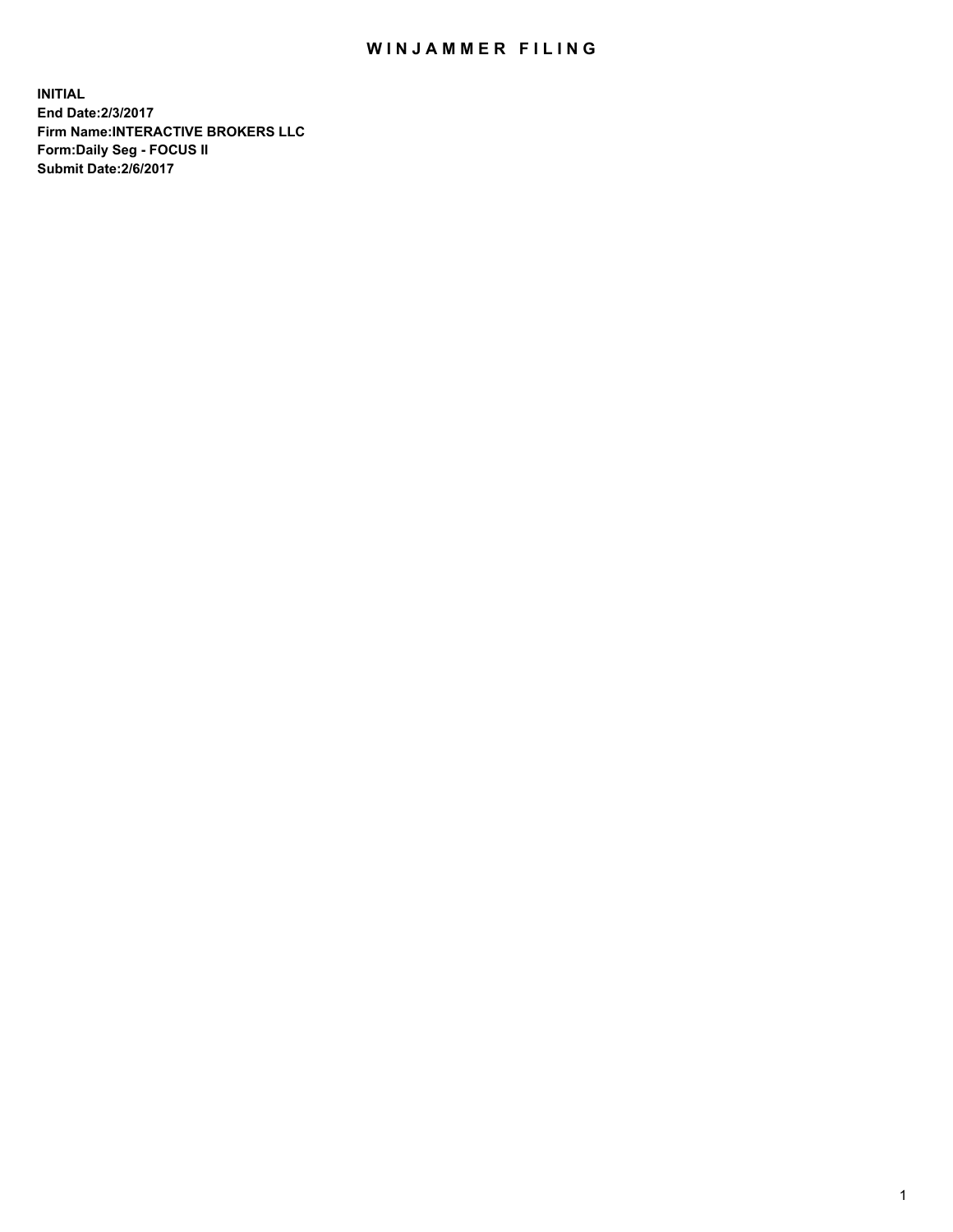## **INITIAL End Date:2/3/2017 Firm Name:INTERACTIVE BROKERS LLC Form:Daily Seg - FOCUS II Submit Date:2/6/2017 Daily Segregation - Cover Page**

| Name of Company<br><b>Contact Name</b><br><b>Contact Phone Number</b><br><b>Contact Email Address</b>                                                                                                                                                                                                                          | <b>INTERACTIVE BROKERS LLC</b><br><b>James Menicucci</b><br>203-618-8085<br>jmenicucci@interactivebrokers.c<br>om |
|--------------------------------------------------------------------------------------------------------------------------------------------------------------------------------------------------------------------------------------------------------------------------------------------------------------------------------|-------------------------------------------------------------------------------------------------------------------|
| FCM's Customer Segregated Funds Residual Interest Target (choose one):<br>a. Minimum dollar amount: ; or<br>b. Minimum percentage of customer segregated funds required:% ; or<br>c. Dollar amount range between: and; or<br>d. Percentage range of customer segregated funds required between: % and %.                       | $\overline{\mathbf{0}}$<br>0<br>155,000,000 245,000,000<br>00                                                     |
| FCM's Customer Secured Amount Funds Residual Interest Target (choose one):<br>a. Minimum dollar amount: ; or<br>b. Minimum percentage of customer secured funds required:%; or<br>c. Dollar amount range between: and; or<br>d. Percentage range of customer secured funds required between: % and %.                          | $\overline{\mathbf{0}}$<br>0<br>80,000,000 120,000,000<br>00                                                      |
| FCM's Cleared Swaps Customer Collateral Residual Interest Target (choose one):<br>a. Minimum dollar amount: ; or<br>b. Minimum percentage of cleared swaps customer collateral required:% ; or<br>c. Dollar amount range between: and; or<br>d. Percentage range of cleared swaps customer collateral required between:% and%. | $\overline{\mathbf{0}}$<br>$\overline{\mathbf{0}}$<br>00<br>0 <sub>0</sub>                                        |

Attach supporting documents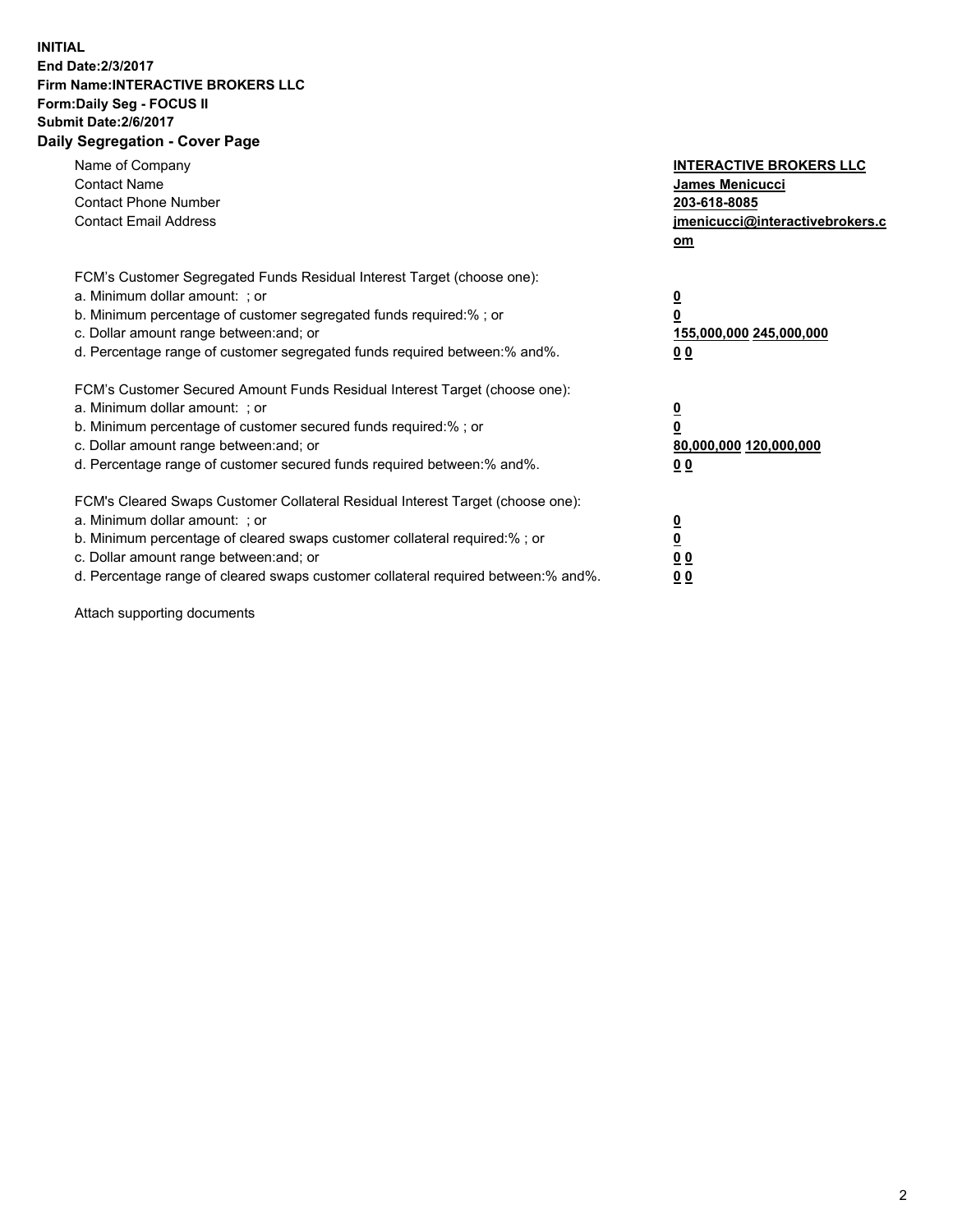## **INITIAL End Date:2/3/2017 Firm Name:INTERACTIVE BROKERS LLC Form:Daily Seg - FOCUS II Submit Date:2/6/2017 Daily Segregation - Secured Amounts**

|     | Dany Ocgregation - Oceanea Amounts                                                          |                                  |
|-----|---------------------------------------------------------------------------------------------|----------------------------------|
|     | Foreign Futures and Foreign Options Secured Amounts                                         |                                  |
|     | Amount required to be set aside pursuant to law, rule or regulation of a foreign            | $0$ [7305]                       |
|     | government or a rule of a self-regulatory organization authorized thereunder                |                                  |
| 1.  | Net ledger balance - Foreign Futures and Foreign Option Trading - All Customers             |                                  |
|     | A. Cash                                                                                     | 342,250,463 [7315]               |
|     | B. Securities (at market)                                                                   | $0$ [7317]                       |
| 2.  | Net unrealized profit (loss) in open futures contracts traded on a foreign board of trade   | 19,344,433 [7325]                |
| 3.  | Exchange traded options                                                                     |                                  |
|     | a. Market value of open option contracts purchased on a foreign board of trade              | 239,905 [7335]                   |
|     | b. Market value of open contracts granted (sold) on a foreign board of trade                | $-31,003$ [7337]                 |
| 4.  | Net equity (deficit) (add lines 1.2. and 3.)                                                | 361,803,798 [7345]               |
| 5.  | Account liquidating to a deficit and account with a debit balances - gross amount           | 65,595 [7351]                    |
|     | Less: amount offset by customer owned securities                                            | 0 [7352] 65,595 [7354]           |
| 6.  | Amount required to be set aside as the secured amount - Net Liquidating Equity              | 361,869,393 [7355]               |
|     | Method (add lines 4 and 5)                                                                  |                                  |
| 7.  | Greater of amount required to be set aside pursuant to foreign jurisdiction (above) or line | 361,869,393 [7360]               |
|     | 6.                                                                                          |                                  |
|     | FUNDS DEPOSITED IN SEPARATE REGULATION 30.7 ACCOUNTS                                        |                                  |
| 1.  | Cash in banks                                                                               |                                  |
|     | A. Banks located in the United States                                                       | $0$ [7500]                       |
|     | B. Other banks qualified under Regulation 30.7                                              | 0 [7520] 0 [7530]                |
| 2.  | Securities                                                                                  |                                  |
|     | A. In safekeeping with banks located in the United States                                   | 402,219,330 [7540]               |
|     | B. In safekeeping with other banks qualified under Regulation 30.7                          | 0 [7560] 402,219,330 [7570]      |
| 3.  | Equities with registered futures commission merchants                                       |                                  |
|     | A. Cash                                                                                     | $0$ [7580]                       |
|     | <b>B.</b> Securities                                                                        | $0$ [7590]                       |
|     | C. Unrealized gain (loss) on open futures contracts                                         | $0$ [7600]                       |
|     | D. Value of long option contracts                                                           | $0$ [7610]                       |
|     | E. Value of short option contracts                                                          | 0 [7615] 0 [7620]                |
| 4.  | Amounts held by clearing organizations of foreign boards of trade                           |                                  |
|     | A. Cash                                                                                     | $0$ [7640]                       |
|     | <b>B.</b> Securities                                                                        | $0$ [7650]                       |
|     | C. Amount due to (from) clearing organization - daily variation                             | $0$ [7660]                       |
|     | D. Value of long option contracts                                                           | $0$ [7670]                       |
|     | E. Value of short option contracts                                                          | 0 [7675] 0 [7680]                |
| 5.  | Amounts held by members of foreign boards of trade                                          |                                  |
|     | A. Cash                                                                                     | 70,758,496 [7700]                |
|     | <b>B.</b> Securities                                                                        | $0$ [7710]                       |
|     | C. Unrealized gain (loss) on open futures contracts                                         | 8,073,306 [7720]                 |
|     | D. Value of long option contracts                                                           | 239,905 [7730]                   |
|     | E. Value of short option contracts                                                          | -31,003 [7735] 79,040,704 [7740] |
| 6.  | Amounts with other depositories designated by a foreign board of trade                      | $0$ [7760]                       |
| 7.  | Segregated funds on hand                                                                    | $0$ [7765]                       |
| 8.  | Total funds in separate section 30.7 accounts                                               | 481,260,034 [7770]               |
| 9.  | Excess (deficiency) Set Aside for Secured Amount (subtract line 7 Secured Statement         | 119,390,641 [7380]               |
|     | Page 1 from Line 8)                                                                         |                                  |
| 10. | Management Target Amount for Excess funds in separate section 30.7 accounts                 | 80,000,000 [7780]                |
| 11. | Excess (deficiency) funds in separate 30.7 accounts over (under) Management Target          | 39,390,641 [7785]                |
|     |                                                                                             |                                  |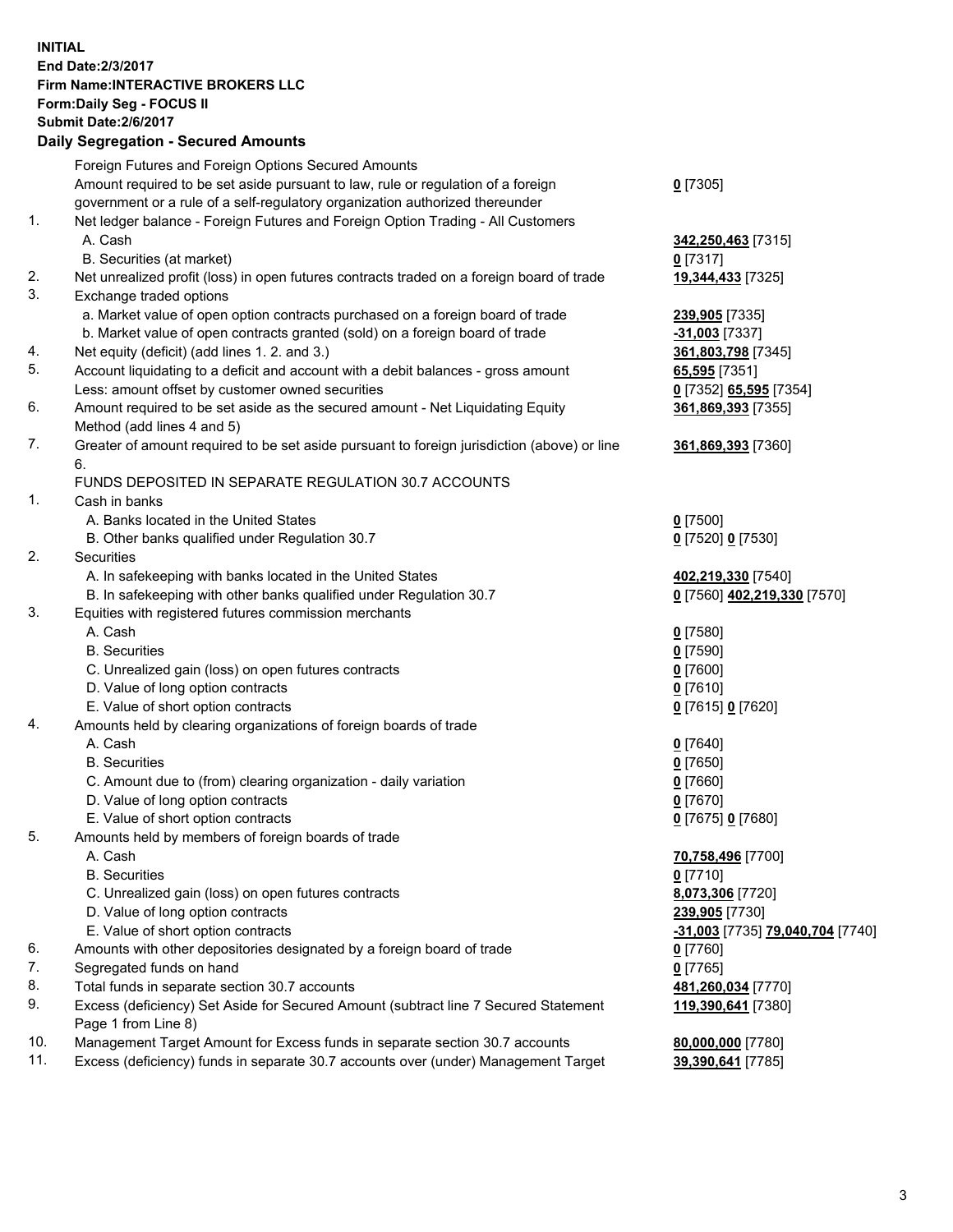**INITIAL End Date:2/3/2017 Firm Name:INTERACTIVE BROKERS LLC Form:Daily Seg - FOCUS II Submit Date:2/6/2017 Daily Segregation - Segregation Statement** SEGREGATION REQUIREMENTS(Section 4d(2) of the CEAct) 1. Net ledger balance A. Cash **3,257,290,250** [7010] B. Securities (at market) **0** [7020] 2. Net unrealized profit (loss) in open futures contracts traded on a contract market **-88,022,840** [7030] 3. Exchange traded options A. Add market value of open option contracts purchased on a contract market **113,013,098** [7032] B. Deduct market value of open option contracts granted (sold) on a contract market **-194,771,591** [7033] 4. Net equity (deficit) (add lines 1, 2 and 3) **3,087,508,917** [7040] 5. Accounts liquidating to a deficit and accounts with debit balances - gross amount **180,905** [7045] Less: amount offset by customer securities **0** [7047] **180,905** [7050] 6. Amount required to be segregated (add lines 4 and 5) **3,087,689,822** [7060] FUNDS IN SEGREGATED ACCOUNTS 7. Deposited in segregated funds bank accounts A. Cash **56,268,482** [7070] B. Securities representing investments of customers' funds (at market) **2,026,437,835** [7080] C. Securities held for particular customers or option customers in lieu of cash (at market) **0** [7090] 8. Margins on deposit with derivatives clearing organizations of contract markets A. Cash **19,677,952** [7100] B. Securities representing investments of customers' funds (at market) **1,301,250,589** [7110] C. Securities held for particular customers or option customers in lieu of cash (at market) **0** [7120] 9. Net settlement from (to) derivatives clearing organizations of contract markets **-9,821,702** [7130] 10. Exchange traded options A. Value of open long option contracts **113,010,130** [7132] B. Value of open short option contracts **-194,769,402** [7133] 11. Net equities with other FCMs A. Net liquidating equity **0** [7140] B. Securities representing investments of customers' funds (at market) **0** [7160] C. Securities held for particular customers or option customers in lieu of cash (at market) **0** [7170] 12. Segregated funds on hand **0** [7150] 13. Total amount in segregation (add lines 7 through 12) **3,312,053,884** [7180] 14. Excess (deficiency) funds in segregation (subtract line 6 from line 13) **224,364,062** [7190] 15. Management Target Amount for Excess funds in segregation **155,000,000** [7194] **69,364,062** [7198]

16. Excess (deficiency) funds in segregation over (under) Management Target Amount Excess